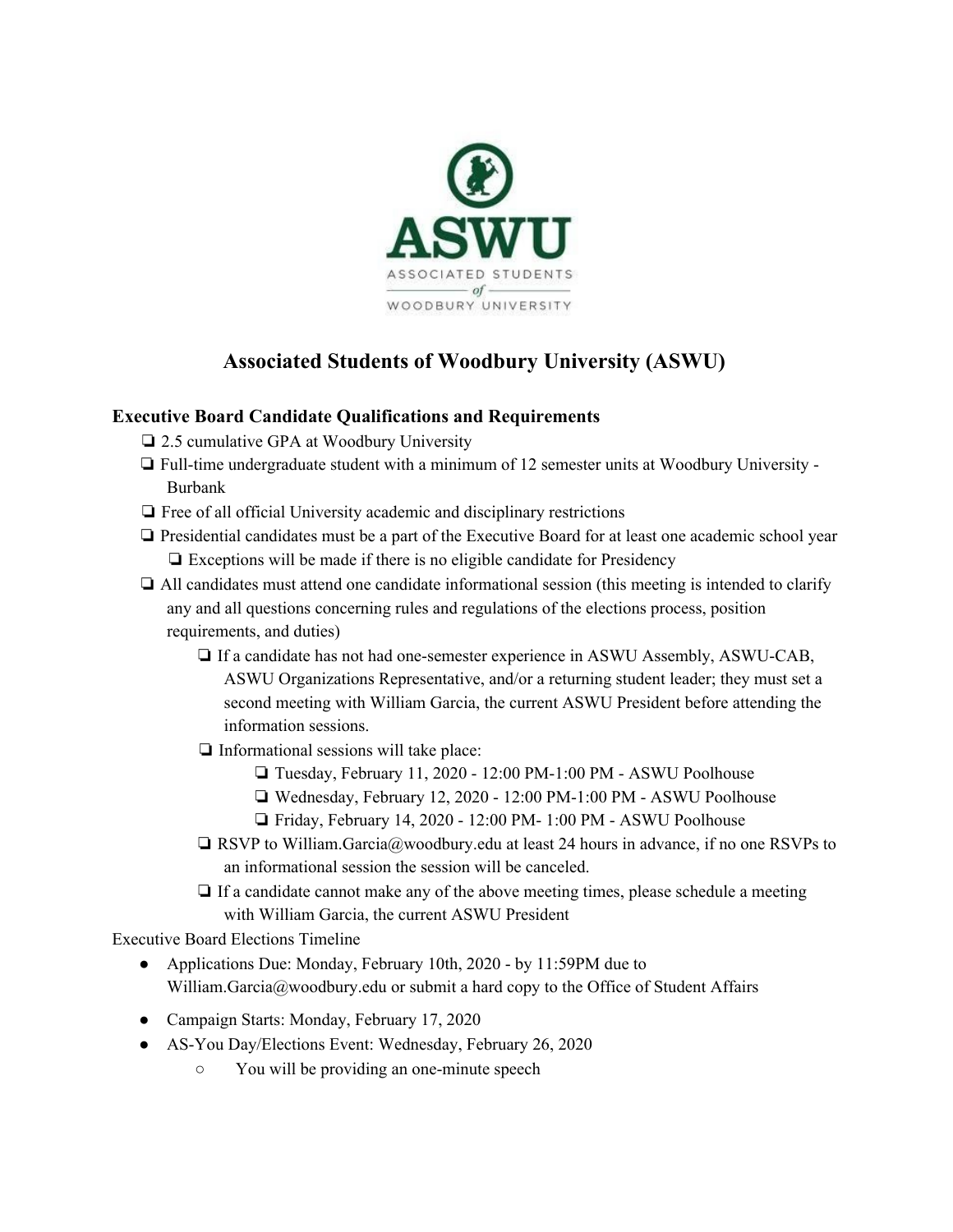● Elections Week: Monday, February 24, 2020 - Friday, February 28, 2020 **ASWU Executive Board Candidate Application**

| Name                                                                                                                                                                                                                                                           |  |
|----------------------------------------------------------------------------------------------------------------------------------------------------------------------------------------------------------------------------------------------------------------|--|
| Major                                                                                                                                                                                                                                                          |  |
| Phone                                                                                                                                                                                                                                                          |  |
| Email                                                                                                                                                                                                                                                          |  |
| Current class standing:<br>$\Box$ Freshman<br>$\Box$ Sophomore<br>$\Box$ Junior<br>$\Box$ Senior<br>$\Box$ 5th Year                                                                                                                                            |  |
| Which position will you be running for?<br>$\Box$ President<br>$\Box$ Executive Vice President<br>$\Box$ Vice President of Finance<br>$\Box$ Vice President of Student Organizations<br>$\Box$ Vice President of Marketing<br>□ Vice President of Student Life |  |
| Have you been involved with ASWU previously?<br>$\Box$ Yes, I am/was<br>$\Box$ No                                                                                                                                                                              |  |

Briefly describe why you are running for your chosen position and what you would bring to ASWU.

 $\mathcal{L}_\mathcal{L} = \{ \mathcal{L}_\mathcal{L} = \{ \mathcal{L}_\mathcal{L} = \{ \mathcal{L}_\mathcal{L} = \{ \mathcal{L}_\mathcal{L} = \{ \mathcal{L}_\mathcal{L} = \{ \mathcal{L}_\mathcal{L} = \{ \mathcal{L}_\mathcal{L} = \{ \mathcal{L}_\mathcal{L} = \{ \mathcal{L}_\mathcal{L} = \{ \mathcal{L}_\mathcal{L} = \{ \mathcal{L}_\mathcal{L} = \{ \mathcal{L}_\mathcal{L} = \{ \mathcal{L}_\mathcal{L} = \{ \mathcal{L}_\mathcal{$  $\mathcal{L}_\mathcal{L} = \{ \mathcal{L}_\mathcal{L} = \{ \mathcal{L}_\mathcal{L} = \{ \mathcal{L}_\mathcal{L} = \{ \mathcal{L}_\mathcal{L} = \{ \mathcal{L}_\mathcal{L} = \{ \mathcal{L}_\mathcal{L} = \{ \mathcal{L}_\mathcal{L} = \{ \mathcal{L}_\mathcal{L} = \{ \mathcal{L}_\mathcal{L} = \{ \mathcal{L}_\mathcal{L} = \{ \mathcal{L}_\mathcal{L} = \{ \mathcal{L}_\mathcal{L} = \{ \mathcal{L}_\mathcal{L} = \{ \mathcal{L}_\mathcal{$  $\mathcal{L}_\mathcal{L} = \{ \mathcal{L}_\mathcal{L} = \{ \mathcal{L}_\mathcal{L} = \{ \mathcal{L}_\mathcal{L} = \{ \mathcal{L}_\mathcal{L} = \{ \mathcal{L}_\mathcal{L} = \{ \mathcal{L}_\mathcal{L} = \{ \mathcal{L}_\mathcal{L} = \{ \mathcal{L}_\mathcal{L} = \{ \mathcal{L}_\mathcal{L} = \{ \mathcal{L}_\mathcal{L} = \{ \mathcal{L}_\mathcal{L} = \{ \mathcal{L}_\mathcal{L} = \{ \mathcal{L}_\mathcal{L} = \{ \mathcal{L}_\mathcal{$  $\mathcal{L}_\mathcal{L} = \{ \mathcal{L}_\mathcal{L} = \{ \mathcal{L}_\mathcal{L} = \{ \mathcal{L}_\mathcal{L} = \{ \mathcal{L}_\mathcal{L} = \{ \mathcal{L}_\mathcal{L} = \{ \mathcal{L}_\mathcal{L} = \{ \mathcal{L}_\mathcal{L} = \{ \mathcal{L}_\mathcal{L} = \{ \mathcal{L}_\mathcal{L} = \{ \mathcal{L}_\mathcal{L} = \{ \mathcal{L}_\mathcal{L} = \{ \mathcal{L}_\mathcal{L} = \{ \mathcal{L}_\mathcal{L} = \{ \mathcal{L}_\mathcal{$  $\mathcal{L}_\mathcal{L} = \{ \mathcal{L}_\mathcal{L} = \{ \mathcal{L}_\mathcal{L} = \{ \mathcal{L}_\mathcal{L} = \{ \mathcal{L}_\mathcal{L} = \{ \mathcal{L}_\mathcal{L} = \{ \mathcal{L}_\mathcal{L} = \{ \mathcal{L}_\mathcal{L} = \{ \mathcal{L}_\mathcal{L} = \{ \mathcal{L}_\mathcal{L} = \{ \mathcal{L}_\mathcal{L} = \{ \mathcal{L}_\mathcal{L} = \{ \mathcal{L}_\mathcal{L} = \{ \mathcal{L}_\mathcal{L} = \{ \mathcal{L}_\mathcal{$  $\mathcal{L}_\mathcal{L} = \{ \mathcal{L}_\mathcal{L} = \{ \mathcal{L}_\mathcal{L} = \{ \mathcal{L}_\mathcal{L} = \{ \mathcal{L}_\mathcal{L} = \{ \mathcal{L}_\mathcal{L} = \{ \mathcal{L}_\mathcal{L} = \{ \mathcal{L}_\mathcal{L} = \{ \mathcal{L}_\mathcal{L} = \{ \mathcal{L}_\mathcal{L} = \{ \mathcal{L}_\mathcal{L} = \{ \mathcal{L}_\mathcal{L} = \{ \mathcal{L}_\mathcal{L} = \{ \mathcal{L}_\mathcal{L} = \{ \mathcal{L}_\mathcal{$  $\mathcal{L}_\mathcal{L} = \{ \mathcal{L}_\mathcal{L} = \{ \mathcal{L}_\mathcal{L} = \{ \mathcal{L}_\mathcal{L} = \{ \mathcal{L}_\mathcal{L} = \{ \mathcal{L}_\mathcal{L} = \{ \mathcal{L}_\mathcal{L} = \{ \mathcal{L}_\mathcal{L} = \{ \mathcal{L}_\mathcal{L} = \{ \mathcal{L}_\mathcal{L} = \{ \mathcal{L}_\mathcal{L} = \{ \mathcal{L}_\mathcal{L} = \{ \mathcal{L}_\mathcal{L} = \{ \mathcal{L}_\mathcal{L} = \{ \mathcal{L}_\mathcal{$